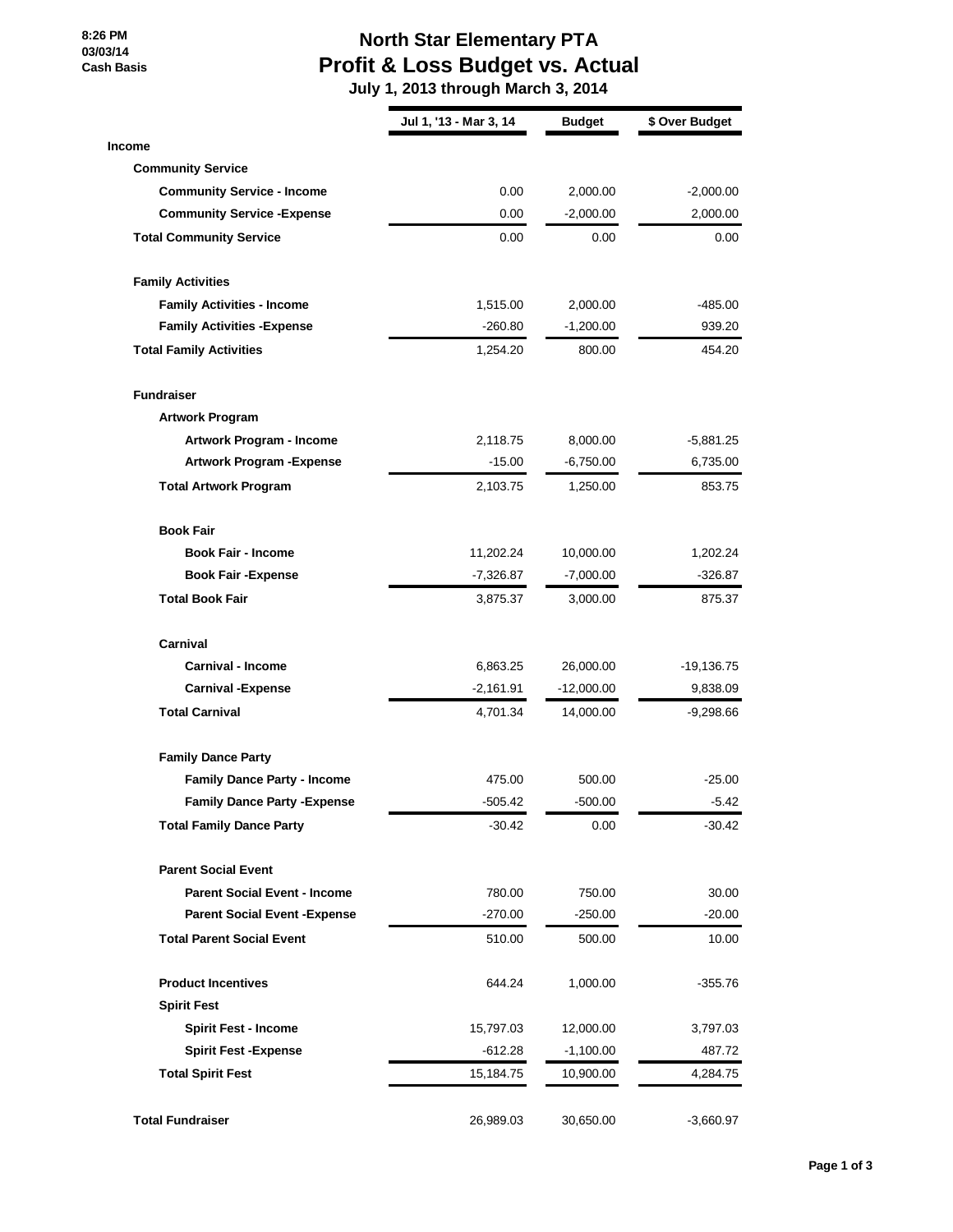#### **8:26 PM 03/03/14 Cash Basis**

# **North Star Elementary PTA Profit & Loss Budget vs. Actual**

 **July 1, 2013 through March 3, 2014**

|                                      | Jul 1, '13 - Mar 3, 14 | <b>Budget</b> | \$ Over Budget |
|--------------------------------------|------------------------|---------------|----------------|
|                                      |                        |               |                |
| <b>Interest Income</b><br>Membership | 4.61                   | 7.00          | $-2.39$        |
| <b>Membership - Income</b>           | 2,883.50               | 3,500.00      | $-616.50$      |
| <b>Membership - Expense</b>          | $-1,466.25$            | $-1,875.00$   | 408.75         |
| <b>Total Membership</b>              | 1,417.25               | 1,625.00      | $-207.75$      |
| <b>Spirit Wear</b>                   |                        |               |                |
| <b>Spirit Wear - Income</b>          | 7,660.00               | 8,085.00      | $-425.00$      |
| <b>Spirit Wear - Expense</b>         | $-6,899.75$            | $-7,600.00$   | 700.25         |
| <b>Total Spirit Wear</b>             | 760.25                 | 485.00        | 275.25         |
| <b>Staff Appreciation</b>            |                        |               |                |
| <b>Staff Appreciation - Income</b>   | 1,908.75               | 2,500.00      | -591.25        |
| <b>Staff Appreciation - Expense</b>  | $-1,679.54$            | $-2,500.00$   | 820.46         |
| <b>Total Staff Appreciation</b>      | 229.21                 | 0.00          | 229.21         |
| Yearbook                             |                        |               |                |
| Yearbook - Income                    | 15.00                  | 8,550.00      | $-8,535.00$    |
| Yearbook - Expense                   | 0.00                   | $-8,500.00$   | 8,500.00       |
| <b>Total Yearbook</b>                | 15.00                  | 50.00         | $-35.00$       |
| <b>Total Income</b>                  | 30,669.55              | 33,617.00     | -2,947.45      |
| <b>Expense</b>                       |                        |               |                |
| <b>Academic Competition</b>          |                        |               |                |
| <b>Math Olympiad</b>                 | 99.00                  | 99.00         | 0.00           |
| <b>National Geography Bee</b>        | 100.00                 | 100.00        | 0.00           |
| <b>Spelling Bee</b>                  | 127.50                 | 120.00        | 7.50           |
| <b>Stock Market</b>                  | 175.00                 | 700.00        | $-525.00$      |
| <b>Total Academic Competition</b>    | 501.50                 | 1,019.00      | $-517.50$      |
| <b>Charitable Assistance</b>         | 0.00                   | 400.00        | $-400.00$      |
| <b>Copy/Printing</b>                 | 30.27                  | 500.00        | -469.73        |
| <b>Family Fitness</b>                | 0.00                   | 50.00         | $-50.00$       |
| <b>Field Day</b>                     | 84.63                  | 375.00        | $-290.37$      |
| <b>Fifth Grade Activities</b>        | 0.00                   | 1,400.00      | -1,400.00      |
| <b>Garden Committee</b>              | 0.00                   | 500.00        | $-500.00$      |
| <b>Health and Wellness</b>           | 46.40                  | 200.00        | -153.60        |
| <b>Instructional Support</b>         | 759.00                 | 2,000.00      | -1,241.00      |
| <b>Insurance</b>                     | 179.00                 | 150.00        | 29.00          |
| <b>Interior Beautification</b>       | 0.00                   | 100.00        | $-100.00$      |
| <b>Post Office</b>                   | 0.00                   | 100.00        | $-100.00$      |